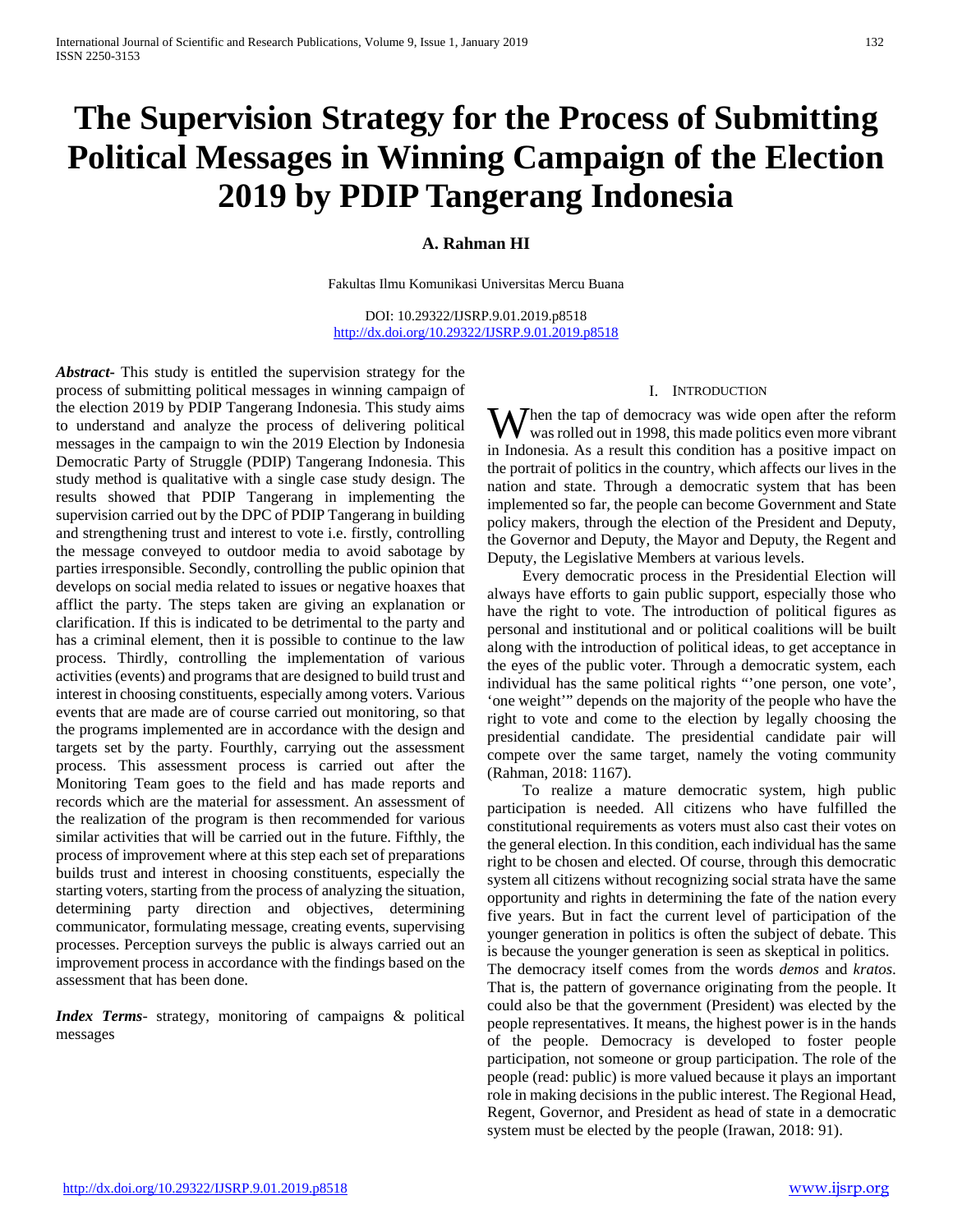It is undeniable that the enthusiasm and public participation in the election had been proactive, where the voter turnout in Indonesia since the 1999 to 2009 elections had a chance to freeze (see the table of voter participation in Indonesia). However, since the 2014 Legislative Election, the 2014 Presidential Election, up to the 2015 Regional Election, the numbers are still in the range of 70 percent. In the past three years, participation rates have fluctuated: sometimes a little sloping, sometimes also slightly uphill. In the 2015 Election, for example, the average participation rate in 264 regions was 70 percent [\(www.republika.co.id\).](http://www.republika.co.id)/)

 Voting in elections is a form of political participation. But political participation is not solely measured by voting during elections. Basically there are many forms of political participation such as: sending messages to government officials, participating in protests or demonstrations, becoming members of political parties, becoming members of community organizations, running for public office, giving contributions to parties or politicians, to participate in fundraising events (Morissan, 2016: 98).

 To win the hearts of the people, political parties will choose and develop a strategy of political communication in a mature manner, and determine resources both from within the party and from outside the party as political communicators, spokespersons, advertising models that are seen as capable and have the attraction of the people. In addition, political figures, religious leaders, legal experts, education experts, economists, state detained experts, technology experts, civilians and various experts in their fields even the community does not escape being targeted as political communicators.

 In addition, packing political messages, determining political communicators and media also become an important instrument in supporting political party communication strategies. The power of the media chosen was very calculated, considering that today the type of media is very diverse, ranging from electronic mass media, printed mass media, digital mass media, social media which are currently in demand by the people. The political message that is incorporated in these media has an important role in public opinion. Media as a source of opinion, not all media content can be controlled by political parties. Media coverage, political news, political dialogue and various media publicity can be controlled by political parties. One of the efforts of political parties in controlling the contents of the media is by renting mass media space. One way to rent media space is by political advertising.

 Sometimes political parties and politicians only focus on preparing political communication and campaign strategies, especially on aspects of preparing communicators, political messages, and media for political communication. Another important point in political communication activities is to form a supervisory strategy in the process of delivering political messages in campaigns to win elections. Sometimes in some cases, messages that have been communicated have not been carefully guarded and monitored. Supervision is of course very important, where messages that have been communicated through various media need to be seen whether the message is experiencing obstacles or disturbances during the campaign.

 As the winning party in the 2014 election, the Indonesian Democratic Party of Struggle (PDIP) was faced uneasy challenge, in which the PDIP had to defend the victory. PDIP certainly does not expect to repeat the failure of several previous party winners.

Therefore various political communication strategies were intensively launched. Referring to these targets, this study was conducted to analyze the strategy of overseeing the process of delivering political messages in the campaign to win the 2019 Election by the Indonesian Democratic Party of Struggle(PDIP) in Tangerang Indonesia.

#### **II.** LITERATURE REVIEW **2.1 Political Communication**

 Political communication is a conversation to influence in the life of the state. Political communication can also be an art of designing what is possible (art of possible) and can even be an art of designing that is not possible (art of impossible) (Arifin, 2011: 1). Furthermore Littlejohn (2009: 757) the theory of political communication explains the purpose process in which elected leaders, leaders, media, and citizens use messages to build meaning about political practice. When people use power to support public interests, their messages and interactions are a strategic means of influencing public policy.

 Political communication at the practical level presents a politically charged message that is managed by political actors in relation to the activities of power, power, and policies related to political institutions. Political communication is also interpreted as part of how to carry out functions contained in the political system, such as political socialization, political participation, political recruitment, and articulation of interests, aggregation of interests, legislative processes, policy execution, and justice. This is in accordance with Gabriel Almond's opinion, that political communication is a function that always exists in every political system. In other words, the political system will not work as it should without the functionalization of political communication (La Nora, 2014: 46).

 Political communication aims to form and foster images and Public Opinion, encourage political participation, win elections, and influence state political policies or public policies. In detail, Anwar Arifin (2011) describes it as follows: 1) Political Image. One of the objectives of political communication is to form a good political image for the public. The political image is formed based on information received, both directly and through political media, including social media and mass media that work to convey the general and actual political messages, 2) Public Opinion. As one of the purposes of political communication, it is actually the effect of political communication, namely public opinion. Public opinion can be interpreted as: a) Public Opinion is opinions, attitudes, feelings, predictions, establishment and average expectations of individual groups in society, about something related to public interests or social problems. b) Public Opinion is the result of interaction, discussion or social assessment between individuals based on a conscious and rational exchange of thoughts expressed both oral and written. c) The issue or problem discussed is the results of what is reported by the mass media (both print and electronic media). d) Public Opinion can only develop in countries that embrace democracy, 3) Participation of Politics and Political Policy. Nimmo states that political participants are "members of the audience" who are not indifferent, but active, not only pay attention to the political message of political communicators or politicians, but also respond and engage in dialogue with those politicians.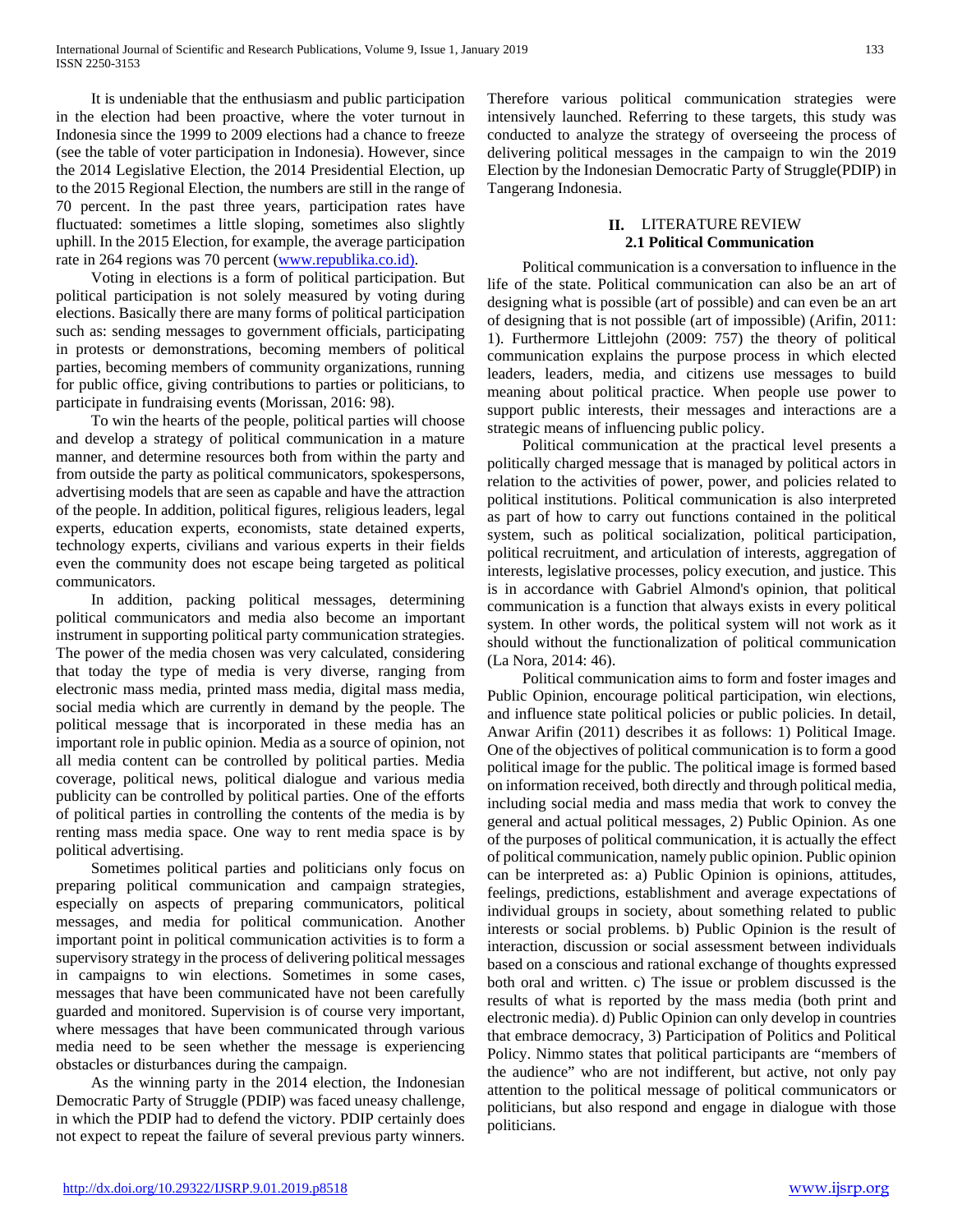General Elections. One of the most important goals of political communication is to win elections (general elections). The success or failure of effective political communication is measured by the number of votes obtained through clean, free, direct and confidential elections. In that case there is no systematic intimidation or money politics, both individual and mass. General election activities that are directly related to political communication are campaigns and voting. The general election campaign is an attempt to influence the people in a persuasive (not coercive) manner by carrying out activities: rhetoric, public relations, political marketing, mass communication, lobbying and political action. Although agitation and propaganda in democracies are strongly criticized, in political campaigns, many agitation techniques and propaganda techniques are also used by candidates or politicians as political communicators (Arifin, 2012: 178-216).

 According to Nimmo in Cangara (2009), political communication as a body of knowledge has elements consisting of: 1) Political Communicators. All parties involved in the process of delivering messages. These parties can take the form of individuals, groups, organizations, institutions or governments, 2) Political Messages. Political messages are statements that are either written or not, in symbolic or verbal form that contain political elements such as political speeches, laws, etc., 3) Political Channels or Media. In the current development, mass media is considered as the most appropriate channel to carry out the process of political communication, and 4) Recipients of Political Messages. All levels of society are expected to respond to the message of political communication. For example by voting in general elections, 5) Effects or Influences. Effects are a measure of how far political messages can be received and understood (La Nora, 2014: 50-51).

## **2.2 Political Participation and Beginner Voters**

 Political communication, political socialization, political image, ultimately lead to goals and objectives, namely the achievement of political participation and participation in the process of determining political policy. Political participation or people participation in political agendas are very important in democracy (the cornerstone of democracy), especially in representative democracy (Arifin, 2012: 235-266).

 To realize a mature democratic system, high public participation is needed. But the level of participation of the younger generation in politics is often a matter of debate. The young generation is often seen as a group of people who are least concerned with political issues, which often experience a breakup with their communities, who are not interested in political processes and political issues, which have a low level of trust in politicians and are cynical about various political and government institutions (Haste & Hogan, 2006). This view is often justified by data that shows that young people who join political parties are relatively few, and they tend to choose to be non-voters in elections (EACEA, 2012). The role of the younger generation in political events is very important to the growth of a good democratic system.

 Participation is an important part of democracy, where Huntington & Nelson (1976: 3) put forward his views as follows: "By political participation we mean activity by private citizens designed to influence government decision-making." Based on this definition, political participation is interpreted as a private activity of citizens carried out to influence government decisions. Then Dahrendorf (2003) stated "Political participation affords citizens the opportunity to communicate information to government officials about their concerns and preferences and pressure on them to respond." This definition emphasizes that everyone who lives in a democratic country has the right to express their views and attitudes towards everything that happens in the public domain or things related to their interests so that the government is known and then the government responds.

 Political participation according to Herbert McCloky is the voluntary activities of the citizens of the community through which they take part in the process of selecting the ruler, and directly or indirectly in the process of forming public policies. These activities include political actions such as voting in elections, attending campaigns, lobbying politicians or the government (Purboningsih, 2015: 108). Verba et al. (1995: 38) which states that: "By political participation we simply refer to activity that has the effect of influencing government action either directly by influencing the selection of people who make those policies." From this explanation, it can be interpreted that what is meant by political participation includes activities to influence government actions, either directly or indirectly.

 Beginner voters are voters who will first use their voting rights. Beginner voters consist of people who are eligible to vote. The conditions that must be owned to make someone can choose are: (1) Age is 17 years old; (2) Have/ have been married; and (3) retired/ no longer a member of the Army/ Policemen. Understanding beginner voters according to Law No. 10 of 2008 in Chapter IV article 19 paragraph 1 and 2 and article 20 states that what is meant by beginner voters is Indonesian citizens who on the day of election or voting are Indonesian citizens who are even 17 years old or older or have/ have been married who have the right to vote, and previously not including voters because of the provisions of the Election Law.

 Most beginner voters have an age range of 17-21 years, except because they are married. And the majority of young voters are high school students, young students and workers. Beginner voters are very potential voters in voting in elections. The behavior of beginner voters has characteristics that are usually still unstable and apathetic, their political knowledge is lacking, tend to follow the game group and they are just learning politics especially in general elections. The spaces where they research politics are usually not far from the room which is considered to provide a sense of comfort in themselves.

 According to article 1 paragraph (22) of Law No. 10 of 2008, voters are Indonesian citizens who have reached the age of 17 (seventeen) years or more or have been married, then article 19 paragraph (1 and 2) of Law No. 10 of 2008 explain that voters who have the right to vote are Indonesian citizens who are registered by the Election organizers in the voter list and on polling day they are even 17 (seventeen) years or more or have been married.

## III. RESEARCH METHODS

 Data is on qualitative study with single case study design. This study is generally in the form of descriptions, narratives, data, images or statements obtained from study subjects, both directly and indirectly related to the Monitoring Strategy for Submitting Political Message Processes in the 2019 Election Winning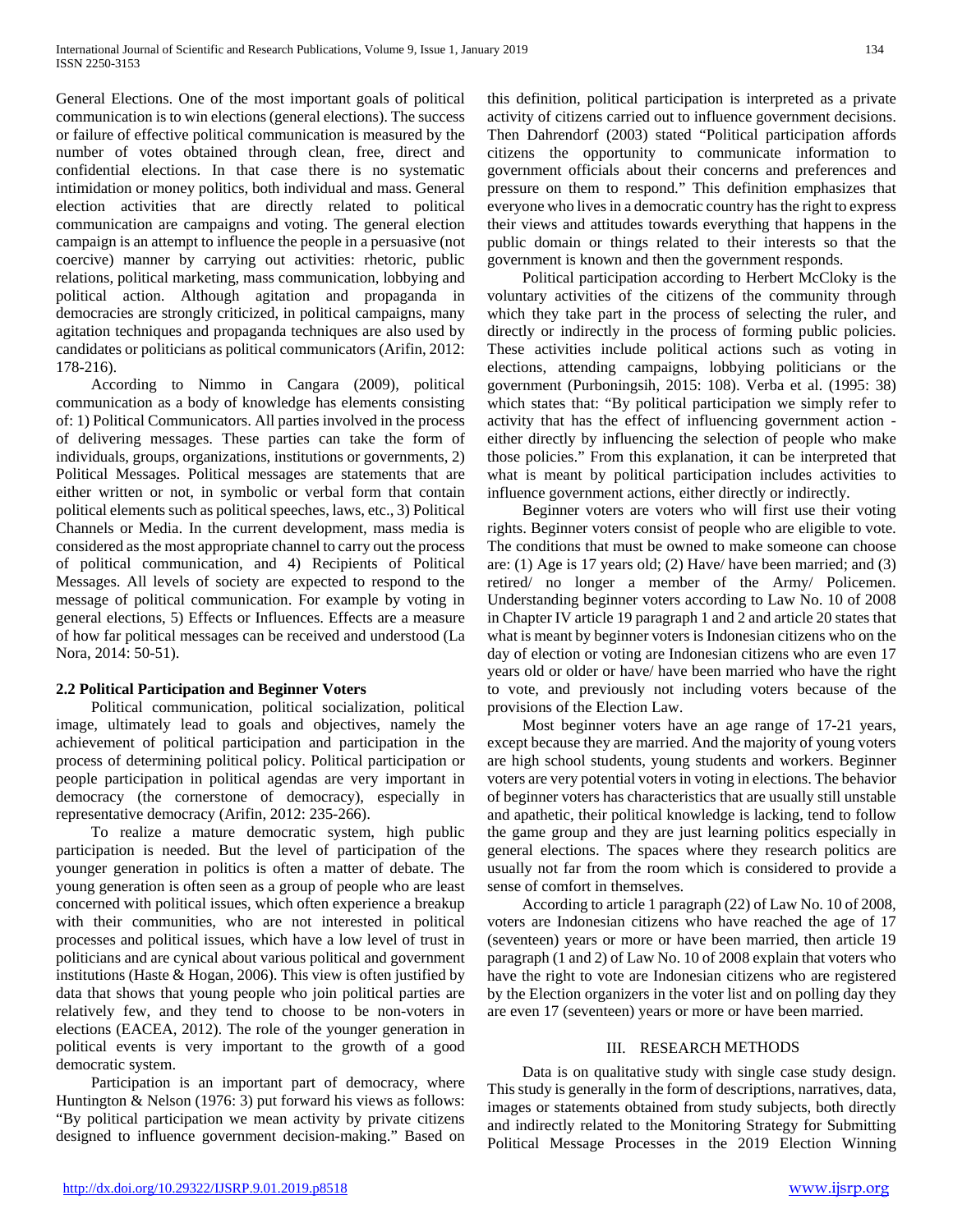Campaign by PDIP Tangerang Indonesia . The main data sources in qualitative study are words, and actions, the rest are additional data such as documents and others. In this section the data types are divided into words and actions, written data sources, photographs and statistics.

 The object of the study was PDIP Tangerang , then the resource persons were selected Resource Persons from the DPC Board of PDIP Tangerang , Community Leaders, Beginner Voters, KPUD Members, and Bawaslu Members. The speakers were detailed as follows: Chairperson of DPC Irvansyah Asmat, Secretary of DPC Akmaludin Nugraha, Division of Victory Didin Muhidin, Division of OKK Surdin, Community Leader of Subandi Misbach, Beginner Voters Arif Rohman and Siti Aam Fatriah, Management of KPUD Tangerang Ali Zaenal Abidin, Management Bawaslu Muslik, and the Journalist. The location of this study is in the office of the DPC of PDIP Tangerang. It located at metropolis town square block GM 6 No. 3 beautiful coconut city Tangerang, Klp. Indah Tangerang, Banten 15117.

 The process of data collection refers to several steps, namely the process of interviewing, observation and documentation study. Then the data analysis technique used refers to the opinion of Miles and Huberman which includes three activities together: data reduction namely data that has been classified based on this category is then sorted and if there are those that are not in accordance with the aspects studied, the data is discarded, data presentation i.e. In this process researcher group similar things into categories or groups of one, groups of two, groups of three, and so on, and conclusions (verification) are arranged into a conclusion, where this conclusion is the result of study that can answer study questions previously formulated.

 Then data validation uses the source triangulation technique through source triangulation, researchers compare and check back on the degree of trust in information obtained by: (1) comparing observational data with interview data (2) comparing the consistency of the answers of the sources, namely by comparing what the public speakers say for example, with what is said personally (3) comparing a person's perspective, for example in this case that is comparing the opinions of various pre-determined sources (4) comparing the results of interviews with the contents of a document (literature) related to the discussion of interviews.

## IV. RESULTS AND DISCUSSION

 To build trust and interest in choosing a political party, it certainly needs strategic steps when developing a political marketing communication strategy. This strategy greatly determines the success of targets set by political parties. As a victory party, of course the PDIP is considered by the public not to have difficulty victory the political contestation. However, this perception is certainly not exactly right, considering that there is nothing impossible in political contestation.

 Understanding these conditions, the DPC of PDIP Tangerang also took part in the success of communicating various party programs to the public, especially beginner voters. The importance of building and strengthening this trust and loyalty, given that there is a change in the lifestyle trend of public behavior, especially beginner voters in obtaining information related to political content, from conventional media to digital media It must be addressed by political parties and cadres in order to transfer

information and political message to the public. In this context, political parties need to compete to build trust and loyalty as a modern political party and the present is a mandatory step for politicians and administrators of political parties.

 Therefore, political parties should develop and strengthen brand awareness consistently. According to Durianto et al (2001: 54), brand awareness alone can be concluded as a potential buyer in this case the constituents to recognize, recall a brand as part of a product category in this case a particular political party. Referring to this opinion, political parties need to enhance strong relations between political parties with a strong vision.

 Referring to this opinion, it is clear that political parties now have additional jobs, namely they must be able to introduce themselves to the public well. Thus, the public not only knows political parties, but has a desire to vote for the party. In a political context, products that are sold to the public are ideas and ideas for change in a sustainable and equitable development process.

 Brand awareness of party programs that bring out party brands (brand awareness) is the constituent's ability to recognize, recall PDIP as a Pancasila-based Party as embodied in the Opening of the 1945 Constitution of the Republic of Indonesia, and have the identity of a Party is Nationality, Population and Social justice. As well as having the character of mutual cooperation, democracy, independence, unyielding and revolutionary progressives. This awareness of party identity is expected to be the highest brand awareness level, namely in the Top of Mind, which can be interpreted that the constituents when they hear PDIP will remember that PDIP is attached to Pancasila, 1945 Constitution, fighting for nationality, popularity and Social Justice. As well as having the character of mutual cooperation, democracy, independence, unyielding and revolutionary progressives.

 Then, supervision activities certainly are a very important thing to do consistently. Supervision is one of the ways to ensure that various strategies and activities are implemented in accordance with the organization's planning and expectations. This was also applied by the DPC of PDIP Tangerang . Based on the results of the study, it shows that the supervision is carried out starting from the situation analysis process, setting the direction of objectives, formulating the strategy, implementing tactics, the implementation step (action), until the measurement, supervision, assessment, and control.

 Supervision activities carried out by the DPC of PDIP Tangerang in the process of trust and interest in choosing among constituents were carried out through various methods. The activities and steps in carrying out supervision are *firstly*, controlling the message delivered to outdoor media. At this step, cadres routinely supervise the banners and billboards not to be sabotaged by irresponsible parties. In this context, the DPC of PDIP Tangerang carried out logistical monitoring and campaign demonstration with the voluntary capital of party cadres and sympathizers.

 *Secondly*, controlling the public opinion that develops on social media related to issues or negative hoaxes that afflict the party. This is done by looking at responses or comments that are scattered on social media published by the DPC of PDIP Tangerang. If this happens, the party provides an explanation or clarification. If this is indicated to be detrimental to the party and has a criminal element, then it is possible to continue in the law process.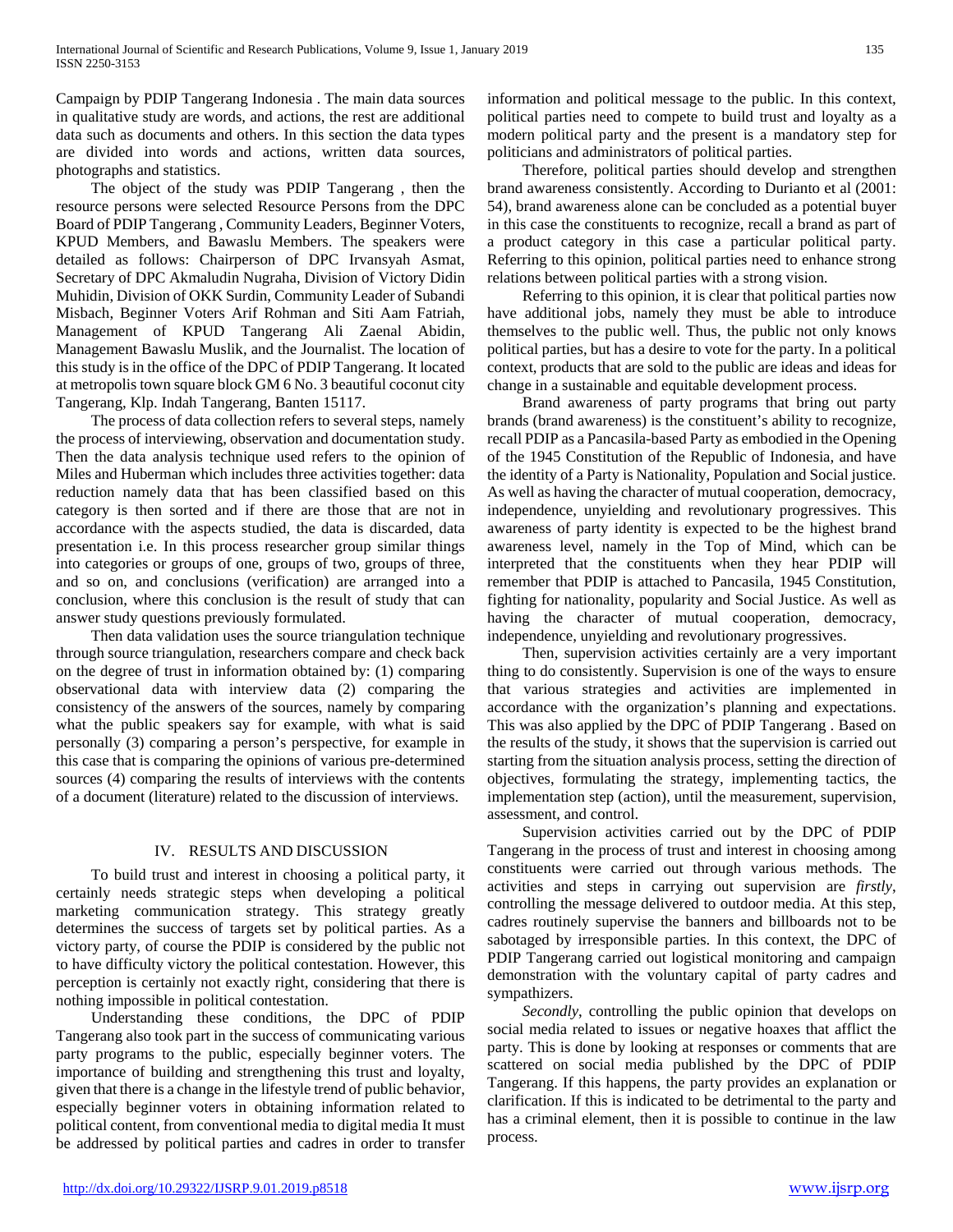*Thirdly*, controlling the implementation of various activities and programs designed to build trust and interest to vote among constituents, especially beginner voters. Various events that are made are of course carried out monitoring, so that the programs implemented are in accordance with the design and targets set by the party.

 *Fourthly*, carrying out the assessment process. This assessment process is carried out after the Monitoring Team observed and has made reports and records which are the material for assessment. Through the data obtained from the monitoring team, the DPC of PDIP Tangerang assessed the program realization. The results of this assessment are certainly recommended for various similar activities that will be carried out in the future.

 *Fifthly*, the remedial process. At this step the DPC of PDIP Tangerang realized various recommendations from the assessment and evaluation steps. This step of improvement is an absolute matter, considering that this refers to the recommendation of the PDI-P evaluation meeting. Every program implemented must refer to recommendations and improvements given to similar programs that have been implemented.

 *Sixthly*, the step of public assessment. To ensure whether various messages of political party communication are accepted by the public or not, the DPC of PDIP Tangerang conducted a public perception survey of various programs that have been carried out. The survey can be in the form of filling out questionnaires or direct interviews with several community representatives, especially beginner voters involved in the event or interacting with the political communication message of the DPC of PDIP Tangerang.

#### V. CONCLUSION

 Based on the results of study related to how the application of political marketing communication strategies in building trust and interest to vote the constituents, especially the beginner voters, were implemented by PDIP Tangerang. The results showed that PDIP Tangerang in implementing the supervision carried out by the DPC of PDIP Tangerang in building and strengthening trust and interest to vote through the following mechanism. *Firstly*, controlling the message conveyed to outdoor media to avoid sabotage by irresponsible parties. *Secondly*, controlling the public opinion that develops on social media related to issues or negative hoaxes that afflict the party. The steps taken are giving an explanation or clarification. If this is indicated to be detrimental to the party and has a criminal element, then it is possible to continue in the law process. *Thirdly*, controlling the implementation of various activities (events) and programs that are designed to build trust and interest to vote constituents, especially among voters. Various events that are made are of course carried out monitoring, so that the programs implemented are in accordance with the design and targets set by the party. *Fourthly*, carry out the assessment process. This assessment process is carried out after the Monitoring Team goes to observed and has made reports and records which are the material for assessment. An assessment of the realization of the program is then recommended for various similar activities that will be carried out in the future. *Fifthly*, the process of improvement. Each set of preparations builds trust and interest to vote constituents, especially the beginner voters,

starting from the process of analyzing the situation, determining party direction and objectives, communicator determination, message formulation, event creation, supervision processes, the public perception surveys are always carried out an improvement process in accordance with the findings based on the assessment that has been done. Referring to the study findings, it is better for the process of supervision (controlling) public opinion on social media, the party should be equipped with monitoring applications media, so that the party can understand young people with young awareness and trust and interest to vote. In addition, through the application, the party is easier to detect various attacks in cyberspace easily and practically. The political party strengthens the base of volunteers in various regions. So, the volunteers can ensure the outdoor media such as banners and posters, etc. can be installed properly and avoid sabotage of irresponsible parties.

#### **REFERENCES**

- [1] Anwar Arifin. 2011. Komunikasi Politik: Filsafat-Paradigma-Teori-Tujuan-Strategi-dan Komunikasi Politik Indonesia. Yogyakarta: Graha Ilmu
- [2] Cangara, Hafied. 2009. Komunikasi Politik: Konsep, Teori dan Strategi. Jakarta: Rajawali Pers.
- [3] Dahrendorf R (2003). The Challenge for Democracy. *Journal of Democracy*. 14 (4). EACEA (Education, Audiovisual and Culture Executive Agency) (2012). *Political participation and EU citizenship: Perceptions and behaviors of young people.* Evidence from Eurobarometer surveys*.* European Commission.
- [4] Durianto, Darmadi, Sugiarto, dan Tony Sitinjak. 2001. Strategi Menaklukkan Pasar: Melalui Riset Ekuitas dan Perilaku Merek. Jakarta: PT. Gramedia Pustaka Utama.
- [5] Durianto, Darmadi. 2004. Brand Equity Ten: Strategi Memimpin Pasar. Jakarta: PT Gramedia Pustaka Utama.
- [6] Haste, H. & Hogan, A. (2006). Beyond conventional civic participation, beyond the moralpolitical divide: Young people and contemporary debates about citizenship. *Journal of Moral Education*, 35(4), 473-493.
- [7] Husein Harun. Relawan di Pusaran Politik. 2016. [online] [www.republika.co.id/berita/koran/teraju/16/03/29/o4sr](http://www.republika.co.id/berita/koran/teraju/16/03/29/o4srwl20-relawan-di-pusaran-politik) [wl20-relawan-di-pusaran-politik](http://www.republika.co.id/berita/koran/teraju/16/03/29/o4srwl20-relawan-di-pusaran-politik)
- [8] Irawan Pera Enjang. The Dynamic of the Role of Volunteer as a Political Communicator: A Descriptive Study on Volunteer's Agus-Sylvi at the Election of the Jakarta Governor 2017. *Asian Journal of Humanities and Social Studies (ISSN: 2321 – 2799) Volume 06 – Issue 03, June 2018.*
- [9] La Nora Ama Ghazaly. 2014. Ilmu Komunikasi Politik. Yogyakarta: ANDI.
- [10] Littlejohn, Stephen W., Karen A. Foss, 2009, *Encyclopedia of communication theory*, SAGE Publications Ltd.1 Oliver's Yard 55 City Road, London, EC1Y 1SP, United Kingdom
- [11] Morissan. 2016. Tingkat Partisipasi Politik dan Sosial Generasi Muda Pengguna Media Sosial. Jakarta: Visi Komunikasi (Jurnal).
- [12] Nelson J. M. & Huntington, S. P. (1976*) No Easy Choice: Political Participation in Developing Countries*. Cambridge, Mass: Harvard University Press
- [13] Rahman A H.I. Political Messages Processing of Presidential Candidate through Heuristic and Systematic Model in the 2014 Presidential Election in Indonesia. International Journal of Science and Research (IJSR). Volume 7 Issue 7, July 2018
- [14] Sayekti Dwi Purboningsih. 2015. Gerakan Sosial Baru Perspektif Kritis: Relawan Politik Dalam Pilpres 2014 Di Surabaya. Jurnal Review Politik Simbiosa Rekatama Media, Bandung, 2010 hal 60 – 61
- [15] Verba, S., Schlozman, K. L., & Brady, H. (1995) *Voice and Equality: Civic Voluntarism in American Politics*. Cambridge, Mass: Cambridge University Press.